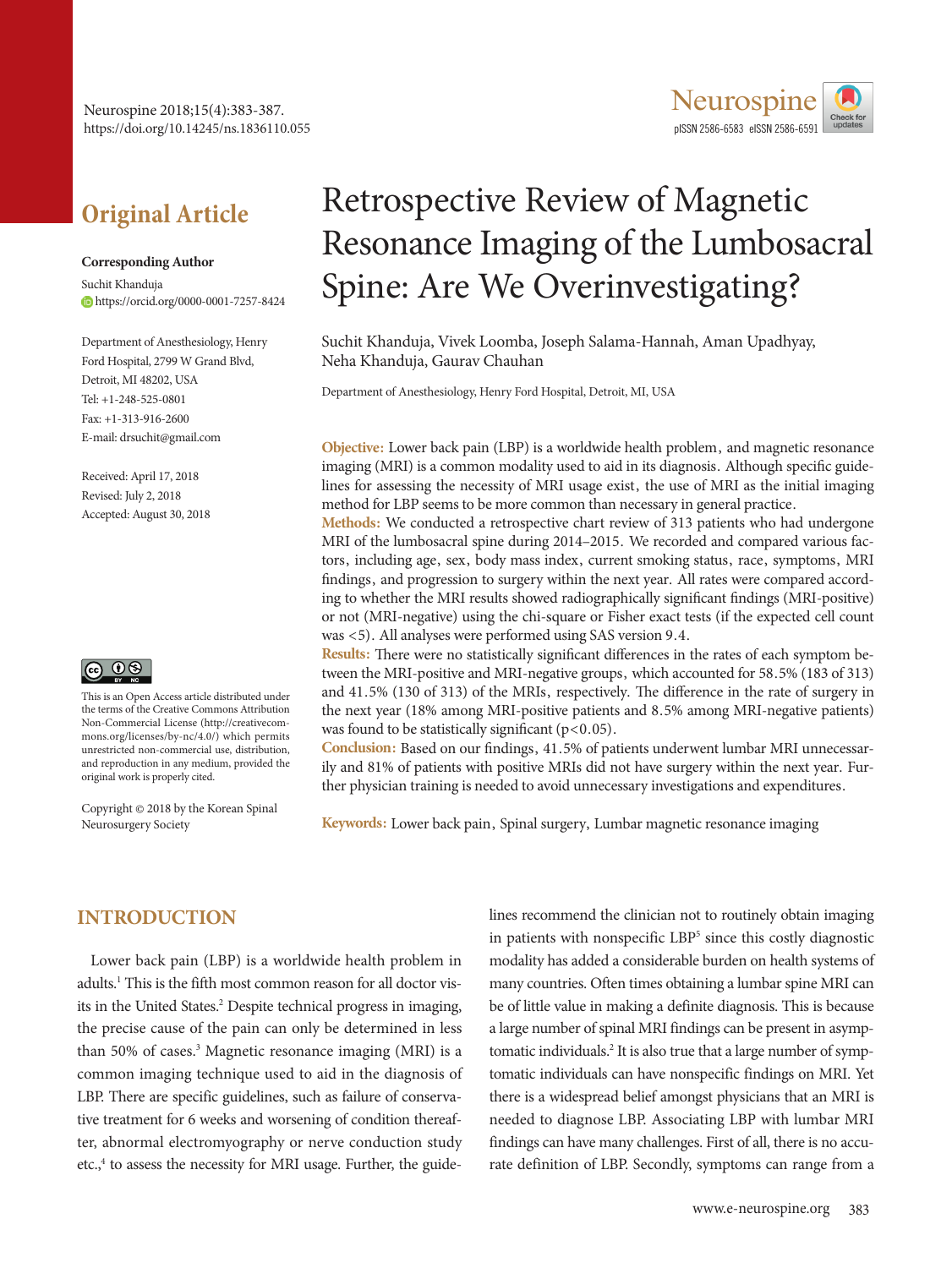purely dull aching back, solely leg pain or mixed with fluctuations between both symptoms. The symptoms can also be confused with isolated nerve compression. There are many MRI findings that are primarily associated with LBP such as Modic changes, vertebral compression fractures and degenerative disc degeneration. Many findings are associated with radicular pain such as spinal stenosis, disc extrusions and compressive neuropathy.3 The above stated observation makes the differentiation of symptoms and their etiology complex since there may be multiple symptoms in the patient and more than one positive MRI finding. To best of our knowledge there is hardly any study to find if the recommended guidelines had any impact on the usage of MRI in LBP. Therefore in this study we present a retrospective review of records of patients who had undergone MRI of lumbosacral spine for LBP.

#### **MATERIALS AND METHODS**

After obtaining Institutional Review Board approval from the Hospital Ethics Committee we performed a retrospective chart review of 313 patients who had undergone MRI of lumbosacral spine for LBP in the Henry Ford Health system between 2014– 2015. The data was obtained from electronic health records, specifically from Epic and the Care Plus Next Generation databases. There was no exclusion criteria set except that all the patients were adults. We recorded and compared various factors including chief complaint, age, sex, body mass index (BMI), current smoking history, race, symptoms, MRI findings, and progression to surgery within the next 1 year.

While radiologists in our center give thorough reports in regards to MRI findings, it is up to the ordering physician to determine the importance of the MRI findings in the given clinical scenario. The findings that were considered positive were as follows: severe degenerative changes, lumbar disc herniation, spinal canal stenosis, spondylolisthesis, severe facet hypertrophy, nerve compression, spinal tumors, spinal Infection, fresh vertebral fracture, and spinal deformity (kyphosis/scoliosis). Mild to moderate degeneration, annular tears, modic changes, and mild disc bulging were not considered to be positive as often times these findings can be present in asymptomatic individuals.2 All continuous variables were described using means, standard deviations medians, minimums, and maximums, while all categorical variables were described using counts and percentages. All rates were compared between groups (MRI positive and MRI negative) using chi-square or Fisher exact tests (if expected cell counts are < 5). Statistical significance was set at

**Table 1.** The descriptive statistics for all variables in the dataset of 313 patients

| Variable                             | Value            |  |
|--------------------------------------|------------------|--|
| Sex                                  |                  |  |
| Female                               | 57.5             |  |
| Male                                 | 42.5             |  |
| Race                                 |                  |  |
| <b>Black</b>                         | 65.6             |  |
| White                                | 33.1             |  |
| Hispanic/Latino                      | 1.3              |  |
| Current smoking                      |                  |  |
| No                                   | 80.9             |  |
| Yes                                  | 19.1             |  |
| Body mass index (kg/m <sup>2</sup> ) |                  |  |
| $Mean \pm SD$                        | $29.9 \pm 7.9$   |  |
| Median (range)                       | 28.1 (14.3-67.2) |  |
| Back pain                            |                  |  |
| No                                   | 23.0             |  |
| Yes                                  | 77.0             |  |
| Leg pain                             |                  |  |
| N <sub>o</sub>                       | 98.7             |  |
| Yes                                  | 1.3              |  |
| Back and leg pain                    |                  |  |
| No                                   | 80.5             |  |
| Yes                                  | 19.5             |  |
| Back injury                          |                  |  |
| No                                   | 100              |  |
| Yes                                  | $\boldsymbol{0}$ |  |
| Leg weakness                         |                  |  |
| No                                   | 90.1             |  |
| Yes                                  | 9.9              |  |
| Bladder/bowel dysfunction            |                  |  |
| No                                   | 99.7             |  |
| Yes                                  | 0.3              |  |
| Other symptoms                       |                  |  |
| No                                   | 99.7             |  |
| Yes                                  | 0.3              |  |
| MRI (binary)                         |                  |  |
| Negative                             | 41.5             |  |
| Positive                             | 58.5             |  |
| MRI: normal                          |                  |  |
| N <sub>o</sub>                       | 58.5             |  |
| Yes                                  | 41.5             |  |

(*Continued to the next page*)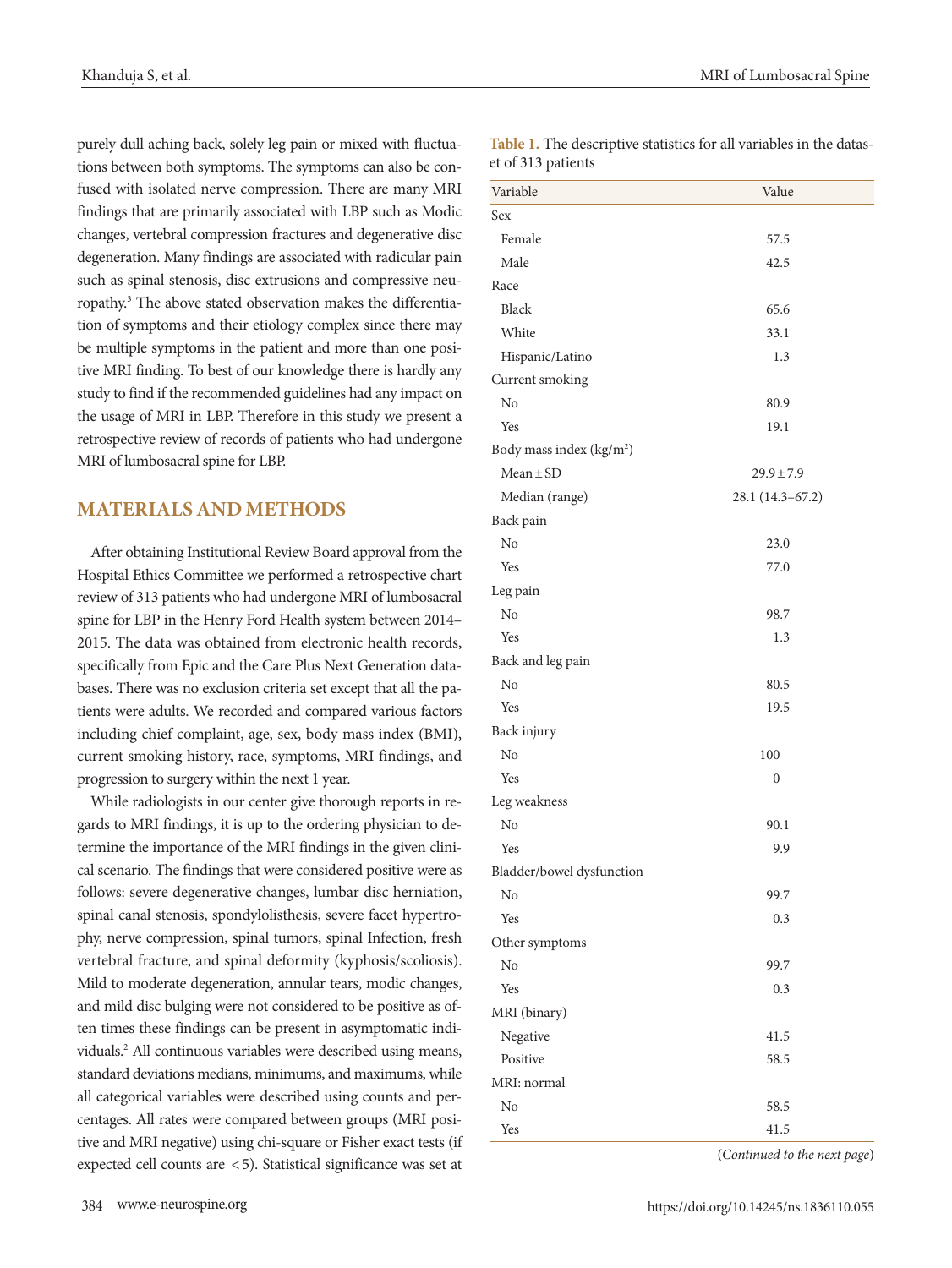**Table 1.** Continued

| Variable                    | Value |  |
|-----------------------------|-------|--|
| MRI: lumbar disc herniation |       |  |
| N <sub>o</sub>              | 75.7  |  |
| Yes                         | 24.3  |  |
| MRI: spinal stenosis        |       |  |
| No                          | 70.5  |  |
| Yes                         | 29.5  |  |
| MRI: Spondylolisthesis      |       |  |
| No                          | 99.4  |  |
| Yes                         | 0.6   |  |
| MRI: facet hypertrophy      |       |  |
| No                          | 97.1  |  |
| Yes                         | 2.9   |  |
| MRI: nerve compression      |       |  |
| No                          | 73.2  |  |
| Yes                         | 26.8  |  |
| MRI: spinal tumor           |       |  |
| No                          | 94.9  |  |
| Yes                         | 5.1   |  |
| MRI: spinal infection       |       |  |
| N <sub>o</sub>              | 98.1  |  |
| Yes                         | 1.9   |  |
| MRI: vertebral fracture     |       |  |
| No                          | 94.3  |  |
| Yes                         | 5.7   |  |
| MRI: spinal deformity       |       |  |
| No                          | 96.8  |  |
| Yes                         | 3.2   |  |
| Surgery                     |       |  |
| N <sub>o</sub>              | 85.5  |  |
| Yes                         | 14.5  |  |
| Departments                 |       |  |
| <b>Emergency Medicine</b>   | 39.6  |  |
| <b>Internal Medicine</b>    | 22.5  |  |
| Neurosurgery                | 19.8  |  |
| Orthopaedic Surgery         | 3.8   |  |
| Hematology/Oncology         | 4.2   |  |
| Urology                     | 1.0   |  |
| Neurology                   | 4.1   |  |
| Family Medicine             | 4.1   |  |
| Vascular Surgery            | 0.3   |  |
| Pain Clinics                | 0.3   |  |
| Critical Care Surgery       | 0.3   |  |

p< 0.05. All analyses were performed using SAS 9.4 (SAS Institute Inc., Cary, NC, USA).

#### **RESULTS**

The descriptive statistics for all variables in the analysis, proportion of positive MRI findings by symptom, and departments seeking MRI investigation of patients with LBP are shown in Tables 1-3 respectively. Females constituted about 57.5% of the population of the sample. The average age of patients was  $63 \pm 15.2$  years Isolated LBP was the most common symptom and reason of getting the MRI done (77%) followed by both lower back and leg pain (19.5%). In percentage, 58.5% of the MRI results showed radiographically significant findings whereas, 41.5% of MRIs were negative. The most common findings of MRI positive patients were lumbar stenosis (29.5%), nerve compression (26.8%), and lumbar disc herniation (24.3%). There

**Table 2.** Percentage of negative and positive clinical findings by symptom in 130 MRI negative and 183 MRI positive patients

| Variable                  | tive $(n=130)$ | MRI nega- MRI positive<br>$(n=183)$ | p-value |
|---------------------------|----------------|-------------------------------------|---------|
| Back pain                 |                |                                     | 0.108   |
| No                        | 18.5           | 26.2                                |         |
| Yes                       | 81.5           | 73.8                                |         |
| Leg pain                  |                |                                     | 0.644   |
| N <sub>0</sub>            | 99.2           | 98.4                                |         |
| Yes                       | 0.8            | 1.6                                 |         |
| Back/leg pain             |                |                                     | 0.209   |
| No                        | 83.9           | 78.1                                |         |
| Yes                       | 16.2           | 21.9                                |         |
| Back injury               |                |                                     |         |
| No                        | 100            | 100                                 |         |
| Yes                       | $\overline{0}$ | $\mathbf{0}$                        |         |
| Leg weakness              |                |                                     | 0.962   |
| N <sub>0</sub>            | 90.0           | 90.2                                |         |
| Yes                       | 10.0           | 9.8                                 |         |
| Bladder/bowel dysfunction |                |                                     | 1.000   |
| No                        | 100            | 99.5                                |         |
| Yes                       | $\overline{0}$ | 0.5                                 |         |
| Other symptoms            |                |                                     | 0.415   |
| N <sub>0</sub>            | 99.2           | 100                                 |         |
| Yes                       | 0.8            | $\mathbf{0}$                        |         |

Values are presented as percentage unless otherwise indicated. SD, standard deviation; MRI, magnetic resonance imaging.

Values are presented as percentage.

MRI, magnetic resonance imaging.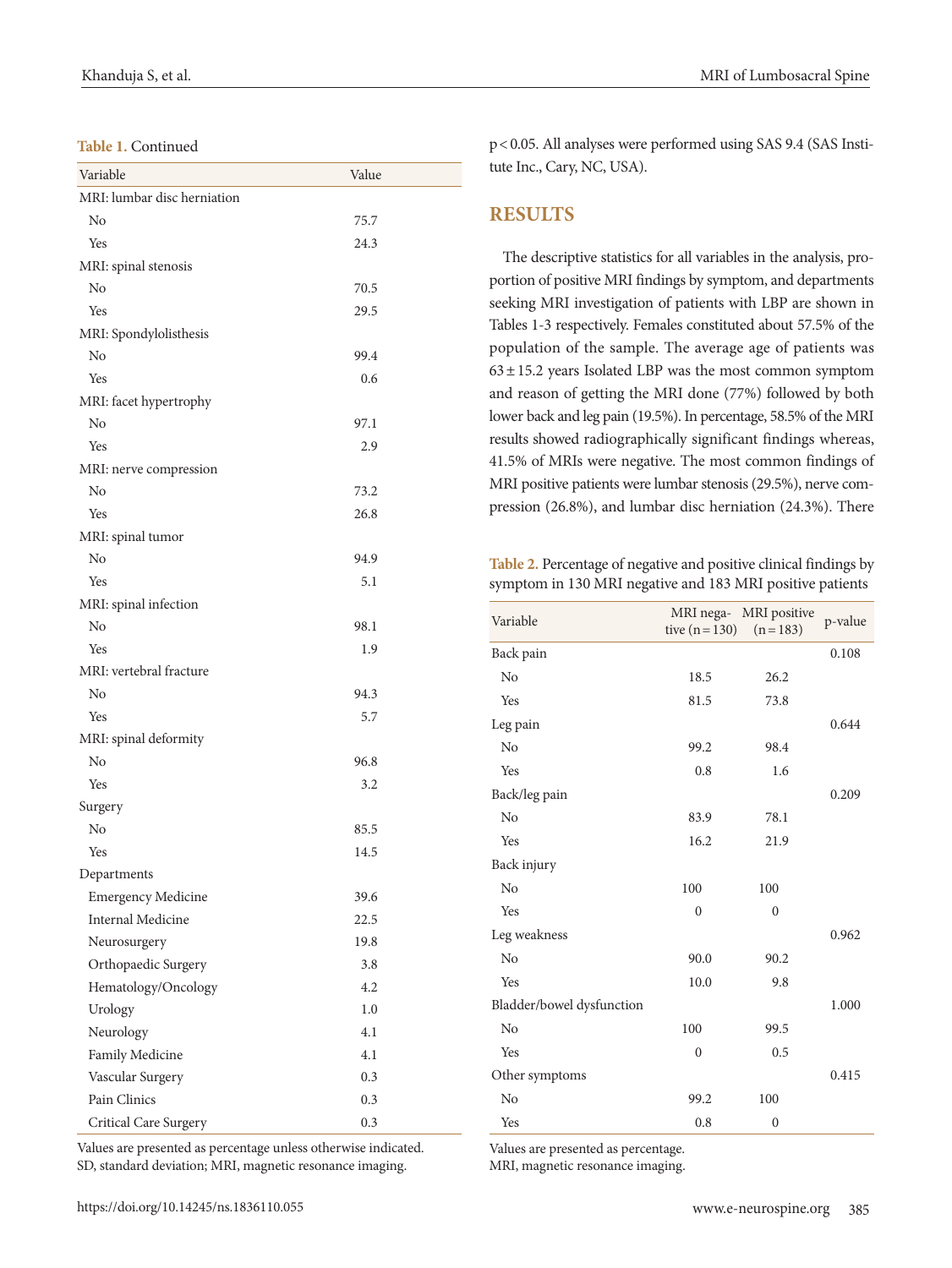| Department                | MRI negative | MRI positive |
|---------------------------|--------------|--------------|
| <b>Emergency Medicine</b> | 45.0         | 35.4         |
| Internal Medicine         | 20.9         | 23.8         |
| Neurosurgery              | 16.3         | 22.6         |
| Orthopedic Surgery        | 3.1          | 4.3          |
| Hematology/Oncology       | 3.9          | 4.3          |
| Urology                   | 0.6          | 1.2          |
| Neurology                 | 3.9          | 4.3          |
| Family Medicine           | 3.9          | 4.3          |
| Vascular Surgery          | 0.8          | $\Omega$     |
| Pain Clinics              | 0.8          | $\Omega$     |
| Critical Care Surgery     | 0.8          | $\theta$     |

**Table 3.** Percentage of MRI negative (130) and MRI positive (183) referred by different departments

Values are presented as percentage.

MRI, magnetic resonance imaging.

were no statistically significant differences in the rates of each symptom between the 2 groups (MRI positive and MRI negative). Eighty-one percent of the population did not have a current smoking history. The average BMI of the patients who obtained an MRI was  $29.9 \pm 7.9$ , throwing out the notion that obese individuals constitute the majority of the population that suffers with LBP. Fig. 1 depicts the difference in rates of surgery in next 1 year among 18.0% positive MRI patients (33 of 183) and 8.5% (11 of 130) among MRI-negative patients. The difference was found to be statistically significant at  $p < 0.05$ .

## **DISCUSSION**

The aim of our study was to deduce when an MRI of the lumbosacral spine is deemed necessary among various physicians. We collected data on chief complaints, imaging findings, various demographic data and those whom ultimately obtained surgical intervention as well. The study revealed that 41.5% of the MRIs of lumbosacral spine performed in our center were negative. Among the MRIs that were positive, 81% did not have any surgical intervention within the next 1 year. Isolated back pain (77%), followed by back/leg pain (19.5%) were the most common reasons for obtaining an MRI. Based on percentages, lumbar spinal stenosis was the most common positive MRI finding (30.7%), followed by disc herniation (24.3%). We also found that of the multitude of departments included in our health system, the Emergency Department (ED) had the highest rate of ordering MRIs with negative findings. There in fact



**Fig. 1.** Percentage of patents undergone surgery (light bar) and having no surgery (dark bar) in magnetic resonance imaging (MRI) positive and MRI negative cases. \*p < 0.05.

have been guidelines laid out by the American College of Radiology (ACR) for ordering imaging in lower backache which may not be rigorously followed.<sup>5</sup> In our study, we tried to minimize the false positive rate of MRI results by excluding findings such as mild to moderate degeneration, mild lumbar stenosis which are incidental findings in a large portion of patients. Our emphasis was on more critical findings such as severe degeneration, severe stenosis, or nerve compression which can warrant medical or surgical intervention. In 2007, the American College of Physicians and the American Pain Society published guidelines related to diagnostic imaging for backache.<sup>6</sup> One of the guidelines states that diagnostic imaging should be performed only when a severe neurological deficit is noted or when on history and physical examination, an underlying disease is suspected. Also, physicians should only order an MRI if they feel a patient is a candidate for neuraxial injection and or surgical intervention.

While there is no radiation exposure associated with MRI imaging, it can be of potential harm in that they can lead to spine surgeries with no better outcomes.<sup>7</sup> Carragee et al.<sup>8</sup> performed MRIs at baseline (no symptoms of LBP) and then a repeat MRI if a patient developed an episode of LBP. The sample had 200 patients who were followed for 5 years. Eighty-four percent of the patients who had recurrence of pain over next 5 years did not have any changes in MRI findings.

There are several reasons postulated for the overutilization of MRIs in the management of low back ache. First, despite the presence of ACR guidelines for back pain management, there are very few practitioners whom are aware of these guidelines. Hence many physicians on the front line, such as ED physicians, resort to an MRI as the first line in diagnostic imaging. Since the MRI does not involve exposure to radiation, it is considered safer than other diagnostic modalities by some healthcare providers. Variability in resident training and a lack of emphasis on